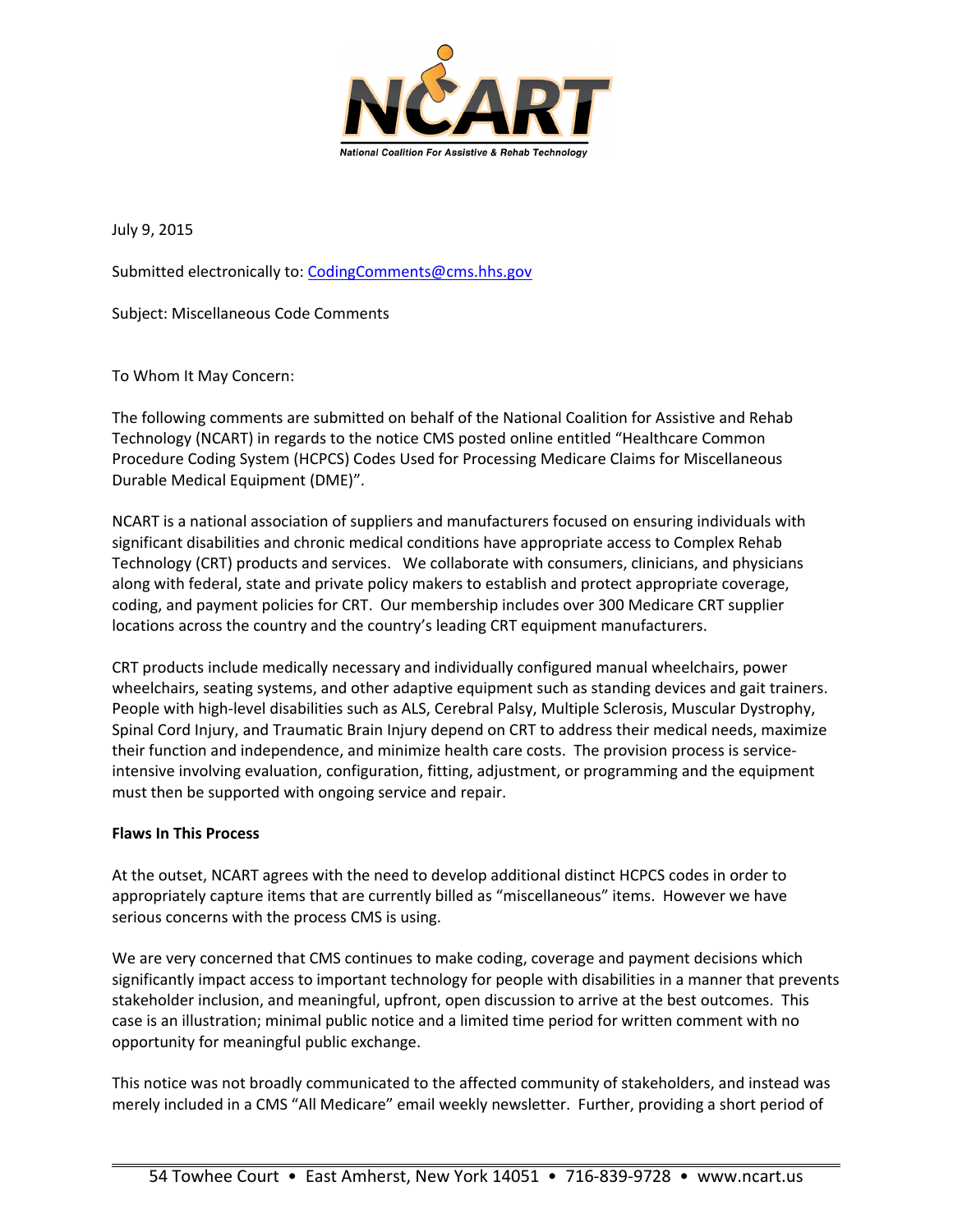time for the public to provide comments on a coding proposal with such broad implications to beneficiary access is insufficient.

When it comes to ensuring access to the specialized technology (i.e. Complex Rehab Technology) that people with high level disabilities depend on, the importance of an appropriate HCPCS coding system cannot be overstated. As we move forward we would appreciate the opportunity to collaborate with CMS to develop an enhanced process for discontinuing/revising existing HCPCS codes and for the development of new, distinct codes when the necessity for such codes is identified.

With this in mind we make the following comments and recommendations and ask that in the future sufficient time be allowed for greater stakeholder inclusion in order to produce the best outcomes for the Medicare program and its beneficiaries.

# **Comments and Recommendations on Proposed Miscellaneous Codes**

There are many hundreds of items affected by this proposal, and in this particular case, our focus is on the development of revised miscellaneous HCPCS codes that impact wheeled mobility and seating accessories, components, and parts.

NCART agrees with the need for more HCPCS codes for miscellaneous DME and otherwise not classified wheelchair components and accessories. Our members have long held the position regarding the need for additional codes in general, and miscellaneous codes in particular, that would allow for more accurate tracking, and allow Medicare and other payers to identify new HCPCS coding needs.

However, NCART believes the coding and payment changes being proposed regarding miscellaneous codes will disproportionately negatively impact people with disabilities since miscellaneous wheelchair items are more prevalent on complex rehab wheelchairs. Due to the small population of people with disabilities that may need any one item, utilization is typically low for many important complex rehab technologies. As a result, CRT products are less likely to meet CMS's threshold for establishing a unique HCPCS code and therefore are billed under a miscellaneous HCPCS code.

## Needed Changes to the Proposed Codes and Descriptors

The specific codes being proposed are problematic and inadequate. Under the proposed coding changes, CMS is planning on 6 new HCPCS codes:

- 1.) KXXX1- Durable Medical Equipment, Miscellaneous, the Purchase Price Does Not Exceed \$150
- 2.) KXXX2‐ Durable Medical Equipment, Miscellaneous, the Purchase Price Exceeds \$150
- 3.) KXXX3‐ Wheelchair Component or Accessory, Miscellaneous, the Purchase Price Does Not Exceed \$150
- 4.) KXXX4‐ Wheelchair Component or Accessory, Miscellaneous, the Purchase Price Exceeds \$150
- 5.) KXXX5- Repair Part For Use With Beneficiary Owned Durable Medical Equipment, Other Than Wheelchair, Not Covered Under Supplier Or Manufacturer Warranty, Not Otherwise Specified
- 6.) KXXX6‐ Repair Part For Use With Beneficiary Owned Wheelchair, Not Covered Under Supplier Or Manufacturer Warranty, Not Otherwise Specified

As already stated, NCART agrees that more HCPCS codes are needed. In the area of miscellaneous codes, NCART recommends that CMS establish codes using a different way of stratifying the technology.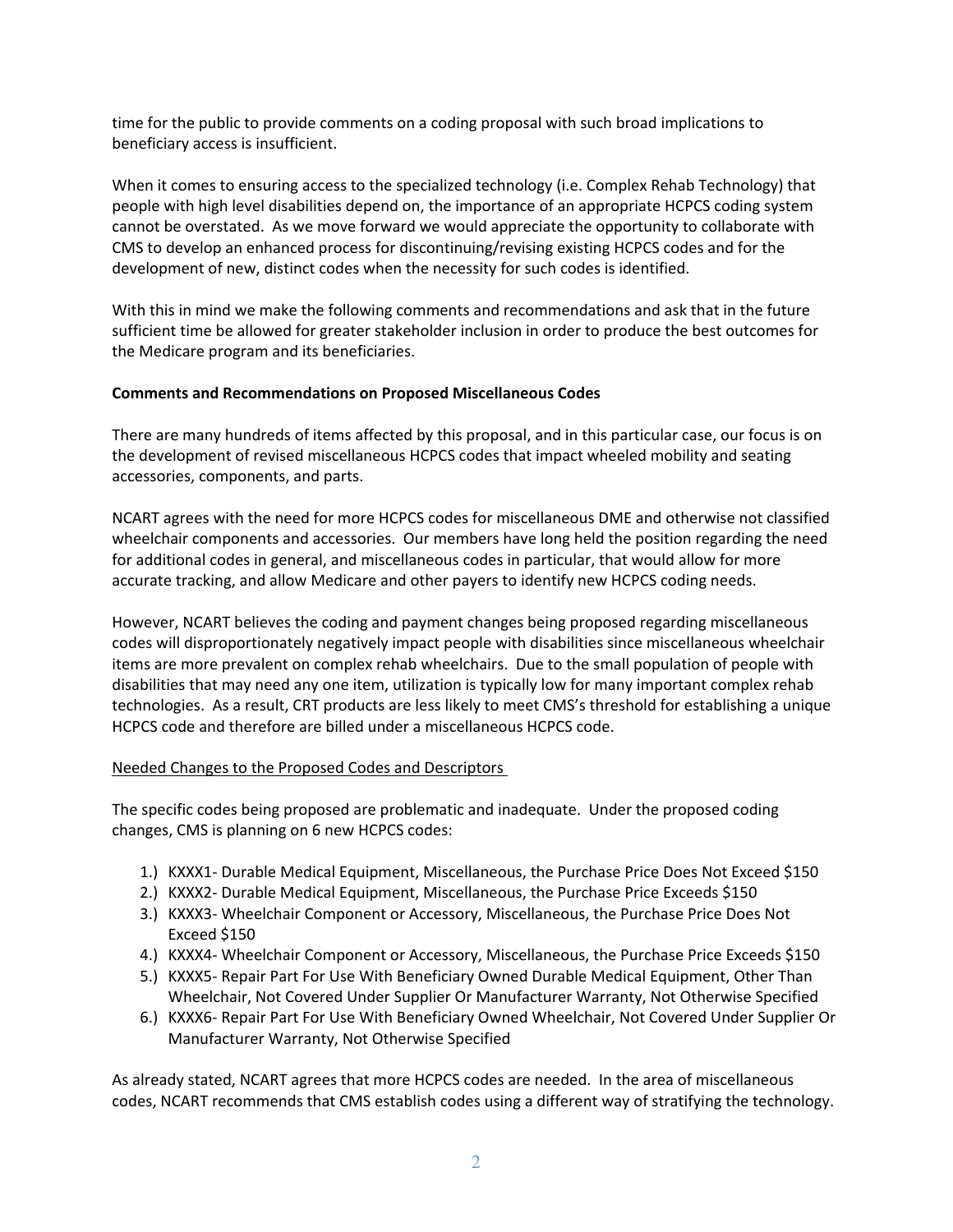Rather than using payment categories to differentiate codes, NCART recommends that CMS use the following descriptors/differentiators to properly segregate the products under the following codes:

- 1) KXXX1‐ Durable Medical Equipment, Miscellaneous
- 2) KXXX2‐ Durable Medical Equipment, Component or Accessory, Not Otherwise Specified
- 3) KXXX3‐ Durable Medical Equipment, Repair Part for Use with Beneficiary Owned, Not Covered Under Supplier or Manufacturer Warranty, Not Otherwise Specified
- 4) KXXX4‐ Standard Wheelchair, Component or Accessory, Not Otherwise Specified
- 5) KXXX5‐ Standard Wheelchair, Repair Part for Use with Beneficiary Owned, Not Covered Under Supplier or Manufacturer Warranty, Not Otherwise Specified
- 6) KXXX6‐ Complex Rehabilitative Wheelchair, Component or Accessory, Not Otherwise Specified
- 7) KXXX7‐ Complex Rehabilitative Wheelchair, Repair Part for Use with Beneficiary Owned, Not Covered Under Supplier or Manufacturer Warranty, Not Otherwise Specified

## Needed Changes to the Fee Schedule Methodology and Payment Category Assignment

CMS indicates that fee schedules will be developed for KXXX1‐KXXX4. NCART strongly disagrees with the notion of developing a fee schedule for miscellaneous HCPCS codes. Not only are these codes used to bill a wide range of products, as new codes are created and new technology brought to market, the products that are being billed under these codes will change. To develop a fee schedule is inappropriate, arbitrary and will create a barrier to innovation and access to existing technology.

Items billed under miscellaneous codes do not necessarily have anything in common other than they are "not otherwise classified". CMS indicates they used billed amounts from July 1, 1986 through June 30, 1987 to establish fee schedule amounts for certain proposed new codes. It is unclear what code was used for miscellaneous wheelchair accessories or options during this timeframe, as K0108 was not implemented until 1993. Further, NCART believes that there is no evidence that the items billed under miscellaneous codes from 20 to 30 years ago are the same ones being billed today. The only guarantee from the method CMS has applied to establish fee schedules is that it will result in over‐payment for many items and deny access to others.

Under this CMS proposal, many items would be paid at levels that are significantly less than their acquisition cost. The maximum that a provider can recoup if they bill a KXXX4 through the term of the capped rental is \$560.83, even though acquisition costs may exceed this by a substantial amount. Suppliers will not be able to provide items at a loss and, as such, beneficiaries will be forced to suffer financial hardship to obtain the items privately or be denied access to the item.

The proposal would increase program integrity risk by establishing reimbursement ceilings and six point plan logic (routinely purchased or capped rental) on miscellaneous codes. CMS would virtually eliminate any billing less than the allowable amount. In light of the harm that would occur to beneficiaries and the risks that would result to the system, there is no reasonable basis for implementing a fixed allowable for items billed under any miscellaneous code.

In light of the harm that would result, there is no reasonable basis for developing fee schedules for these codes. NCART believes all of the miscellaneous codes should be priced based on contractor individual consideration to ensure that an appropriate amount is paid for the item being provided and that access can be preserved.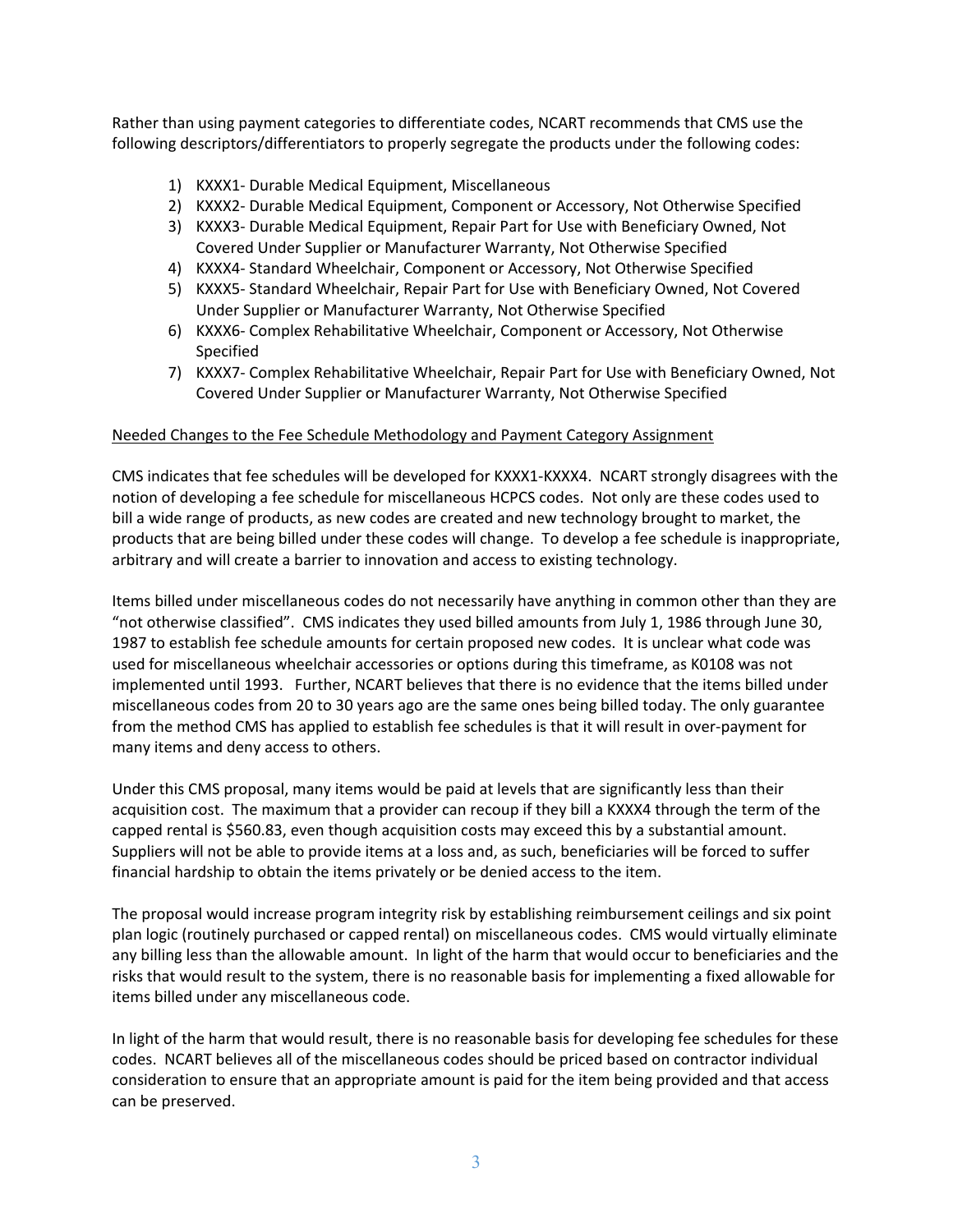Regarding the proposal to assign miscellaneous codes to six point plan payment categories under Section 1834(a)(1)(B) of the Social Security Act (routinely purchased and capped rental), NCART must express its concern and strong opposition. We assert that making classification decision for miscellaneous codes solely on MSRP is unfounded. To classify items as capped rental purely based on the MSRP of that item is not compliant with CMS' own rules regarding payment category assignment. Regardless of the code used to bill items in 1986 and 1987, these items have been routinely purchased by Medicare more than 75% of the time. Further, to classify any accessory as capped rental when it is being provided with a base item that is classified as purchase adds a significant burden and cost to suppliers. CMS allows capped rental items billed with certain power wheelchairs, when the beneficiary has elected to purchase at initial issue, to be billed as a purchase.

NCART recommends that CMS allow this same provision for any option or accessory being provided with DME or wheelchair base item that is purchased. CMS should allow the beneficiary to choose rental or purchase depending on their individual situation, or length of need for the item being billed for all options, accessories. We also agree that all repair parts should be purchased when provided on beneficiary owned bases.

## **Summary**

In closing, NCART believes that adequate and appropriate HCPCS codes are the foundation for coverage and payment policies that ensure appropriate access and the best health outcomes for Medicare beneficiaries. CMS has a responsibility to make coding decisions that do not impede appropriate access and unfortunately this proposed miscellaneous ode set will result in serious access issues to a vulnerable population. We believe that many of the current policies fail to meet the needs of people with disabilities.

It is very important for HCPCS codes to recognize technological differences between products which address different clinical needs. We recognize the challenge that can occur in trying to properly administer the program as it relates to the primary Medicare beneficiary population. However NCART also believes that CMS must take the needs of the smaller, but equally important, population of Medicare beneficiaries who are eligible for the program based on disability.

In order to preserve access, provide better tracking, and improve the efficiency of the Medicare program we recommend the following modifications to CMS' coding proposal:

- 1.) Modify the proposed Codes and Descriptors to read as follows:
	- a. KXXX1‐ Durable Medical Equipment, Miscellaneous
	- b. KXXX2‐ Durable Medical Equipment, Component or Accessory, Not Otherwise Specified
	- c. KXXX3‐ Durable Medical Equipment, Repair Part for Use with Beneficiary Owned, Not Covered Under Supplier or Manufacturer Warranty, Not Otherwise Specified
	- d. KXXX4‐ Standard Wheelchair, Component or Accessory, Not Otherwise Specified
	- e. KXXX5‐ Standard Wheelchair, Repair Part for Use with Beneficiary Owned, Not Covered Under Supplier or Manufacturer Warranty, Not Otherwise Specified
	- f. KXXX6‐ Complex Rehabilitative Wheelchair, Component or Accessory, Not Otherwise Specified
	- g. KXXX7‐ Complex Rehabilitative Wheelchair, Repair Part for Use with Beneficiary Owned, Not Covered Under Supplier or Manufacturer Warranty, Not Otherwise Specified